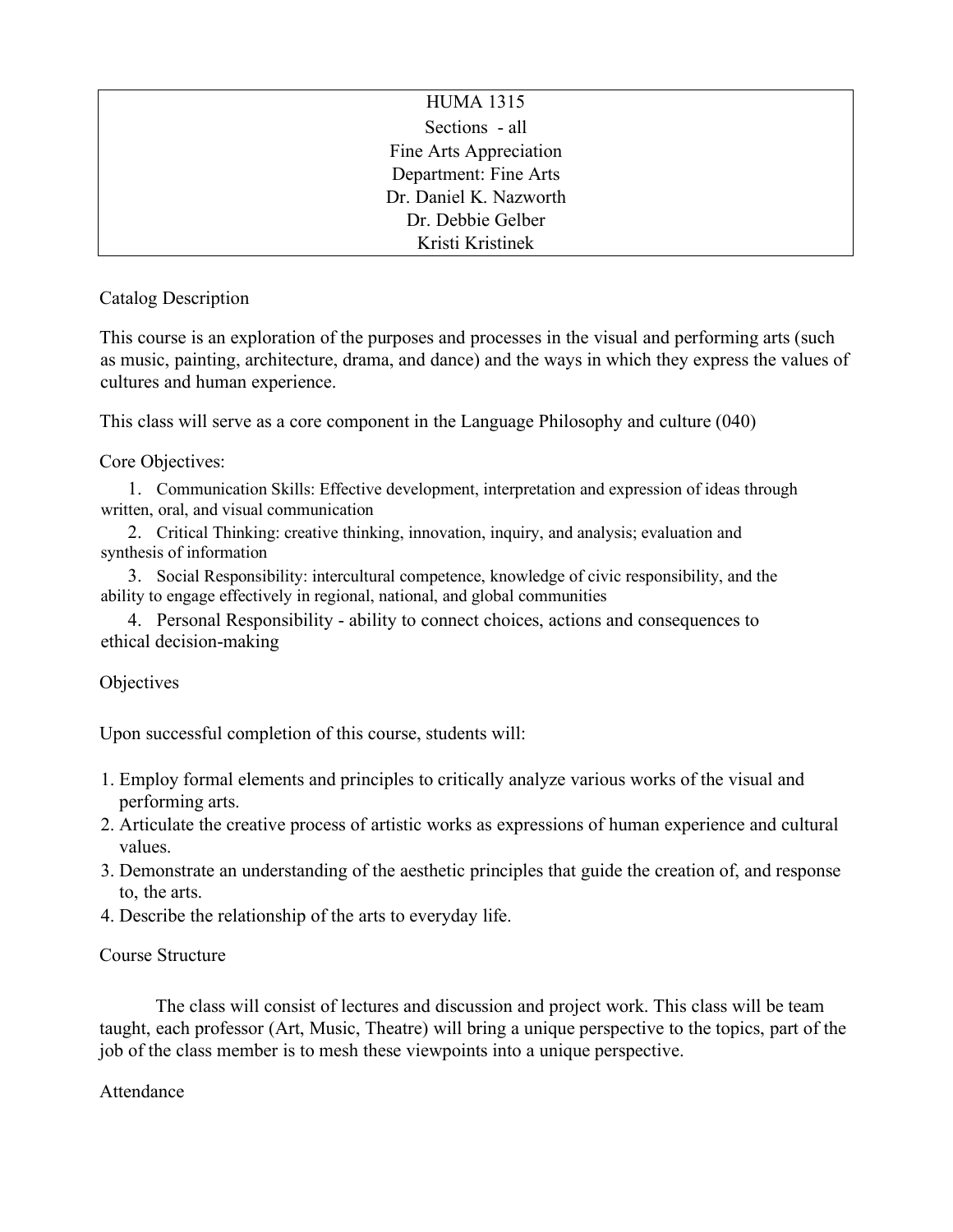We have many topics to cover and a short amount of time, your attendance is strongly suggested. There is a great deal of material covered in the lectures that are not in the textbook. Due dates are important. When a paper is due it is due at the beginning of class, after that your grade will be lowered a letter grade per day late. If you know you will miss a due date turn it in early! WARNING: After six absences you will be dropped from the class! If you are absent it is your responsibility to contact me either before class or within 24 hours of missing the class, excused absences are at the discretion of the instructor. Typically illness, car trouble, sleepiness are not excused. Campus activities are excused with prior notice and formal note from instructor. You have six absences, use them wisely.

Textbook: Humanities through the Arts, Lee A. Jacobus/F. David Martin, 10<sup>th</sup> Ed. Plus supplemental readings provided by the instructors

Evaluation

Grades for this class will be assigned based on the following point scale:

| 895 -1000     | =   | A |
|---------------|-----|---|
| 795 - 894     | =   | R |
| 695 - 794     | $=$ | C |
| 595 - 694     | $=$ | D |
| 594 and below |     | F |

Points will accrue in the following categories:

Test – There will be three chapter tests, each covering about One third of the book. There are a possible 300 points to be earned from the chapter tests. These tests will be found on blackboard, you will have 1 week from the time it is opened to complete the test – there will be NO extensions.

Final project – this will be a comprehensive 150-point presented to the class during the last two weeks of the semester. Plan on being here during finals week.

Critique – There will be 3 Concert, performance and gallery attendance with a written review of each experience each is worth 100 points.

Smartbook experiences – each chapter of the book has a corresponding smartbook quiz for each chapter. They are worth 10 points each for a total of 150 possible points.

Participation – being involved with this class is a must, participation in discussions and class activities will be judged on a daily basis, the average for the semester will be worth a maximum of 100 points.

WARNING – Cheating or plagiarism will result in the student receiving a 0 on the assignment for the first offense, second offence you will be dropped from the class.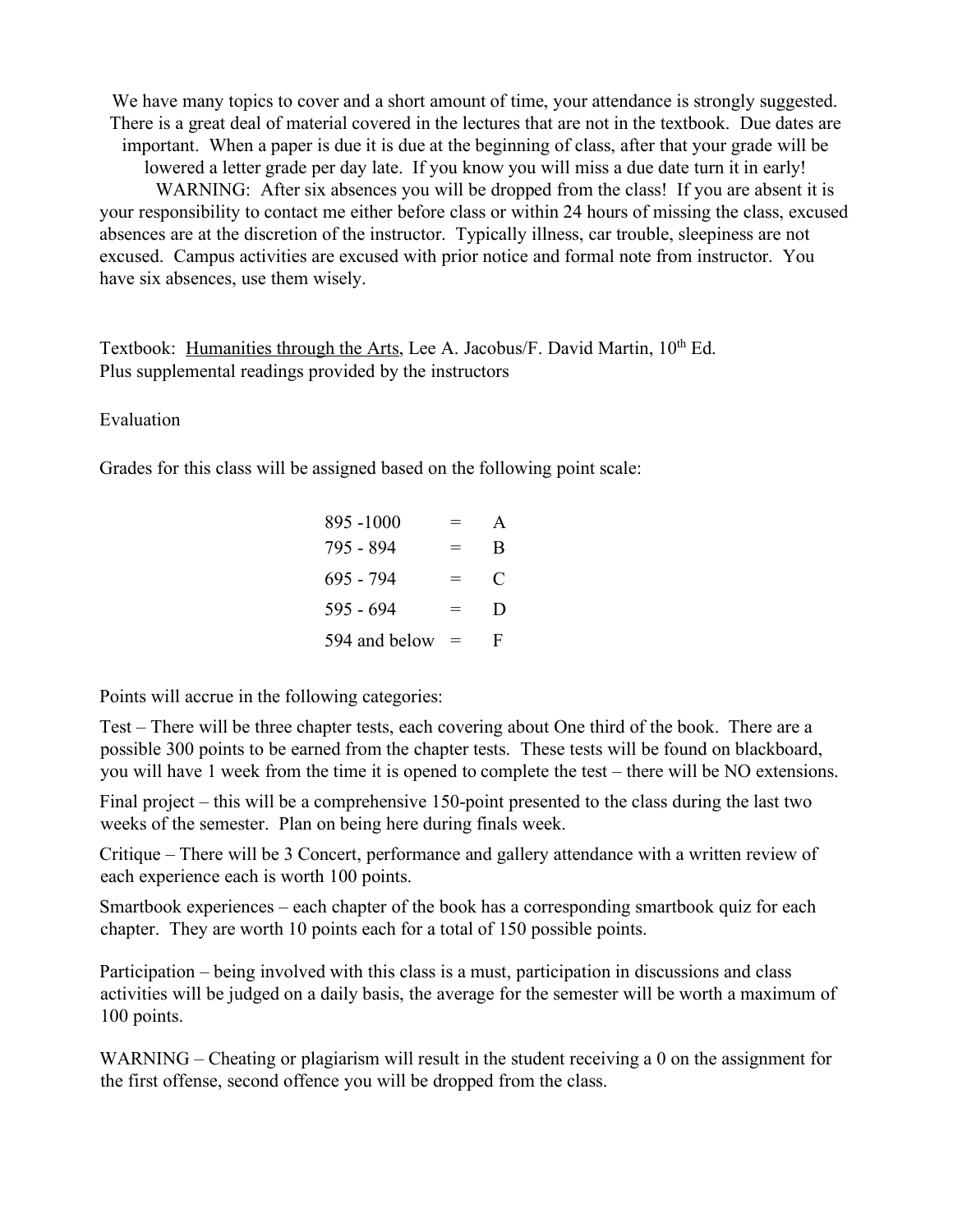Campus Concealed Carry - Texas Senate Bill - 11 (Government Code 411.2031, et al.) authorizes the carrying of a concealed handgun in South Plains College buildings only by persons who have been issued and are in possession of a Texas License to Carry a Handgun. Qualified law enforcement officers or those who are otherwise authorized to carry a concealed handgun in the State of Texas are also permitted to do so. Pursuant to Penal Code (PC) 46.035 and South Plains College policy, license holders may not carry a concealed handgun in restricted locations. For a list of locations, please refer to the SPC policy at:

(http://www.southplainscollege.edu/human\_resources/policy\_procedure/hhc.php)

Pursuant to PC 46.035, the open carrying of handguns is prohibited on all South Plains College campuses. Report violations to the College Police Department at 806-716-2396 or 9-1-1.

## **SPC Standard Disability Statement**

Students with disabilities, including but not limited to physical, psychiatric, or learning disabilities, who wish to request accommodations in this class should notify the Disability Services Office early in the semester so that the appropriate arrangements may be made. In accordance with federal law, a student requesting accommodations must provide acceptable documentation of his/her disability to the Disability Services Office. For more information, call or visit the Disability Services Office at Levelland (Student Health & Wellness Office) 806-716-2577, Reese Center (Building 8) & Lubbock Center 806-716-4675, or Plainview Center (Main Office) 806-716-4302 or 806-296-9611.

## **Non-Discrimination Statement**

South Plains College does not discriminate on the basis of race, color, national origin, sex, disability or age in its programs and activities. The following person has been designated to handle inquiries regarding the non-discrimination policies: Vice President for Student Affairs, South Plains College 1401 College Avenue, Box 5, Levelland, TX 79336, 806-894-9611

## Possible time line

Be aware that these topics will shift depending upon current offerings (shows, concerts, theatrical productions) in the community.

Week one: Class organization Towards a definition of Art

Week 2 Towards a definition of Art

Week 3 Towards a definition of Art

Week 4 Developing a critical eye

Week 5